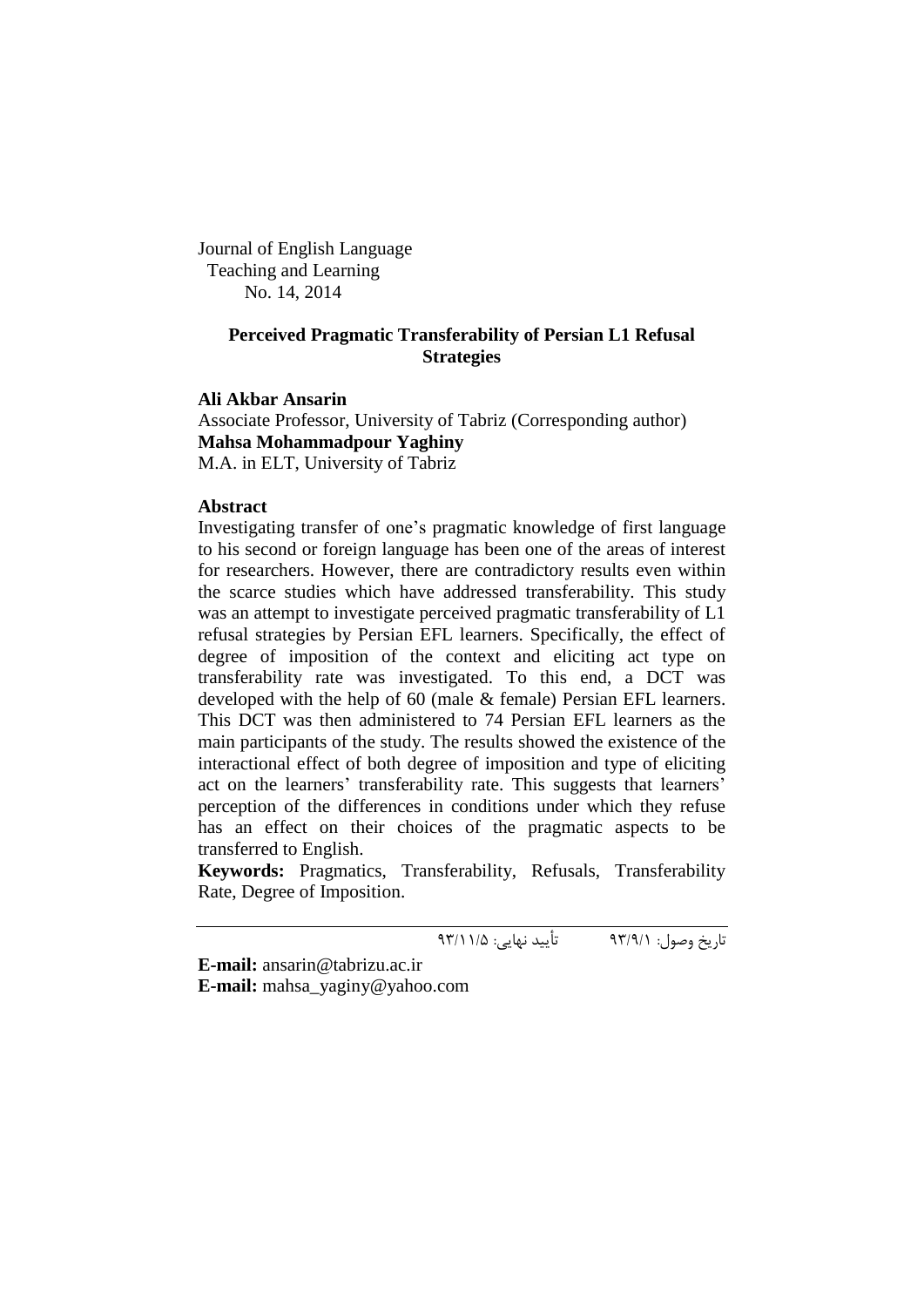# **Introduction**

In the process of learning a second or a foreign language one faces two challenges: learning the system of the target language and learning how to use that system in everyday language use (Geis & Harlow, 1995). The framework for pragmatics or additional meaning which deals with the second challenge has come into existence over the past forty years or so based mainly on proposals by three philosophers: J.L. Austin, H.P. Grice and J.R. Searle (Griffiths, 2006).

Unlike linguistics, pragmatics is not concerned with language as a system to produce correct grammatical sentences; rather it deals with the interrelationship between language form, the message that is communicated and the people using the language (Spencer-Oatey & Žegarac, 2002). Interlanguage pragmatics (ILP) as a subfield is concerned with how people use language within a social context (Gass & Selinker, 2008).

Much of the studies in interlanguage pragmatics have been done within the framework of speech acts which are also considered as functions of language (Gass & Selinker, 2008). It is because of the fact that control over speech acts needs the use of both socioculturally and socio-linguistically appropriate behavior (Cohen, 1995).

Performing refusals as one of the speech acts needs a high level of pragmatic competence due to the fact that they constitute a facethreatening act the effect of which needs to be lessoned by the speaker (Ellis, 2008). Refusals are used in the form of response to a variety of speech acts such as offers, invitations, requests and suggestions in different cross-cultural ways (Gass & Selinker, 2008).

In the process of learning and using a new language learners use their previous linguistic and pragmatic knowledge. This process is referred to as language transfer (Gass & Selinker, 1993). Although, the term "crosslinguistic influence" as a theory-neutral term has been proposed by researchers to replace "transfer" and to refer to the full range of ways in which a person's knowledge of one language can affect that person"s knowledge and use of another language, the term "transfer" has also continued to be used interchangeably alongside it (Jarvis & Pavlenko, 2008).

Since the late 1970s, researchers criticized the assumption that language transfer has to be part of behaviorism. The rationale behind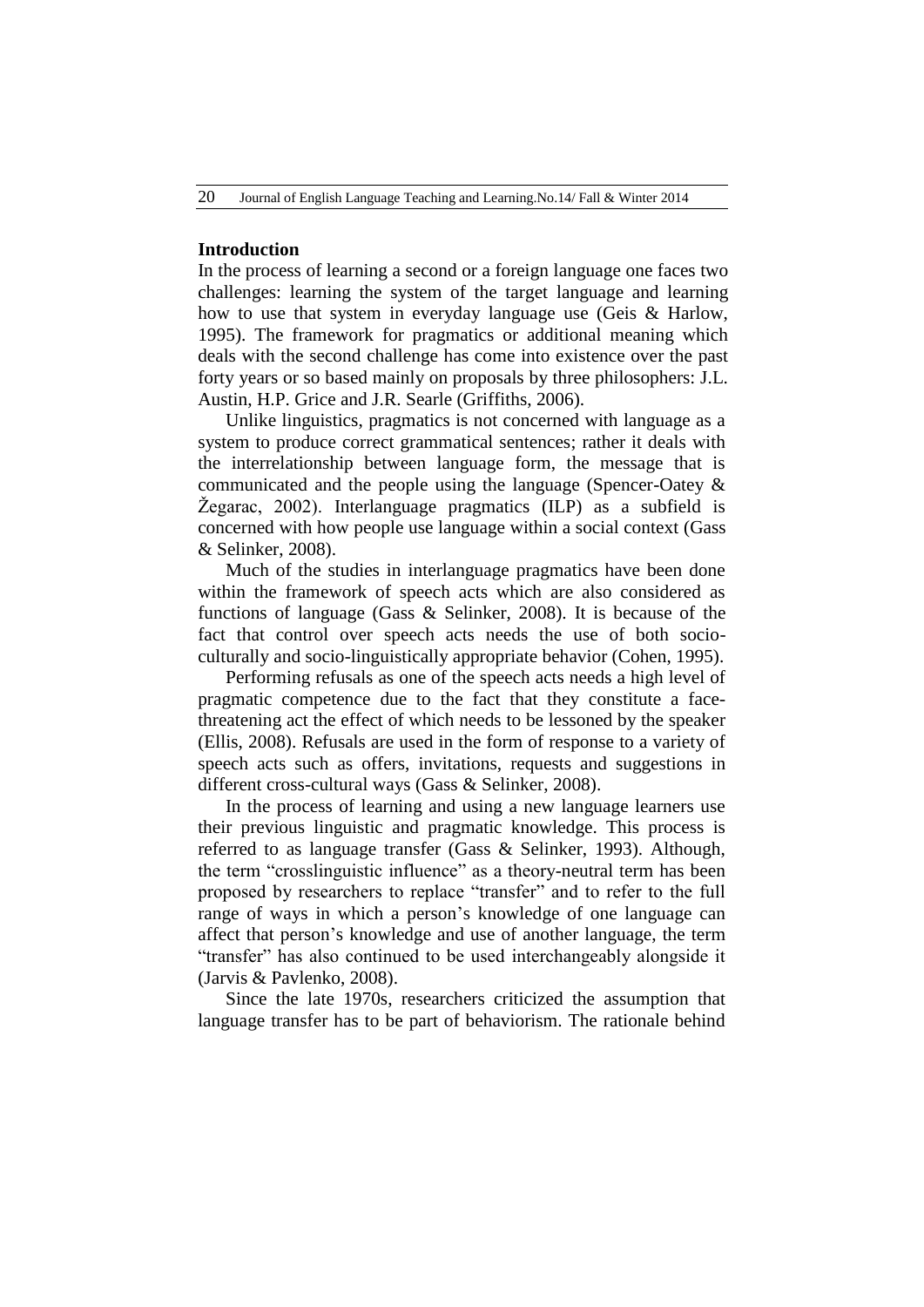this view was that there was "selectivity" in learners in what to transfer and what not to transfer. So the researchers did not accept or reject the phenomenon completely, rather emphasized the determination of how and when this transfer occurs and the explanations for that and the emphasis changed from transfer to transferability, i.e. the conditions under which transfer occurs (Gass  $\&$ selinker, 2008).

Researchers have sought to identify constraints on transfer, i.e. the conditions that promote and inhibit transfer (Ellis, 2008). These constraints can be social factors. The social constraints affecting transfer can be external or internal. External factors usually involve the status of the participants and are established prior to an interaction. The amount of imposition or degree of friendliness as an internal factor, however, is negotiated during an interaction (Yule, 1996).

Transferability studies, like the present one, explore the conditions under which transfer occurs, trying to determine how, why and when L1 features are more likely to be transferred to L2 context (Takahashi, 1993).Work by Kellerman (1983, cited in Gass & Selinker, 1993) has been prominent in the development of the transferability studies. Kellerman believed in the existence of constraints on transfer which go beyond mere similarities and dissimilarities of the languages. He synthesized the works of other researchers into two general constraints which govern the occurrence of language transfer: psychotypology and transferability. According to the psychotypology constraint transfer is more likely to occur when the L2 user perceives the L1 and L2 as being similar. Based on transferability constraint, structures perceived by the L2 user as marked (language-specific) are less likely to be transferred (Javris & Pavlenko, 2008).

Some researchers have suggested that it is the learners' perception of similarities between L1 and L2, not presumed similarities of the researchers which determines the transferability rate. For example, Ringbom (2007) suggested that although transfer occurs between the languages that are quite different from the researchers' perspective, the extent of transfer is highest when the source and recipient languages are perceived to be similar by the L2 user. To complicate this a little further, Kellerman (1978, cited in Jarvis & Pavlenko, 2008), argued that learners are sensitive to only certain types of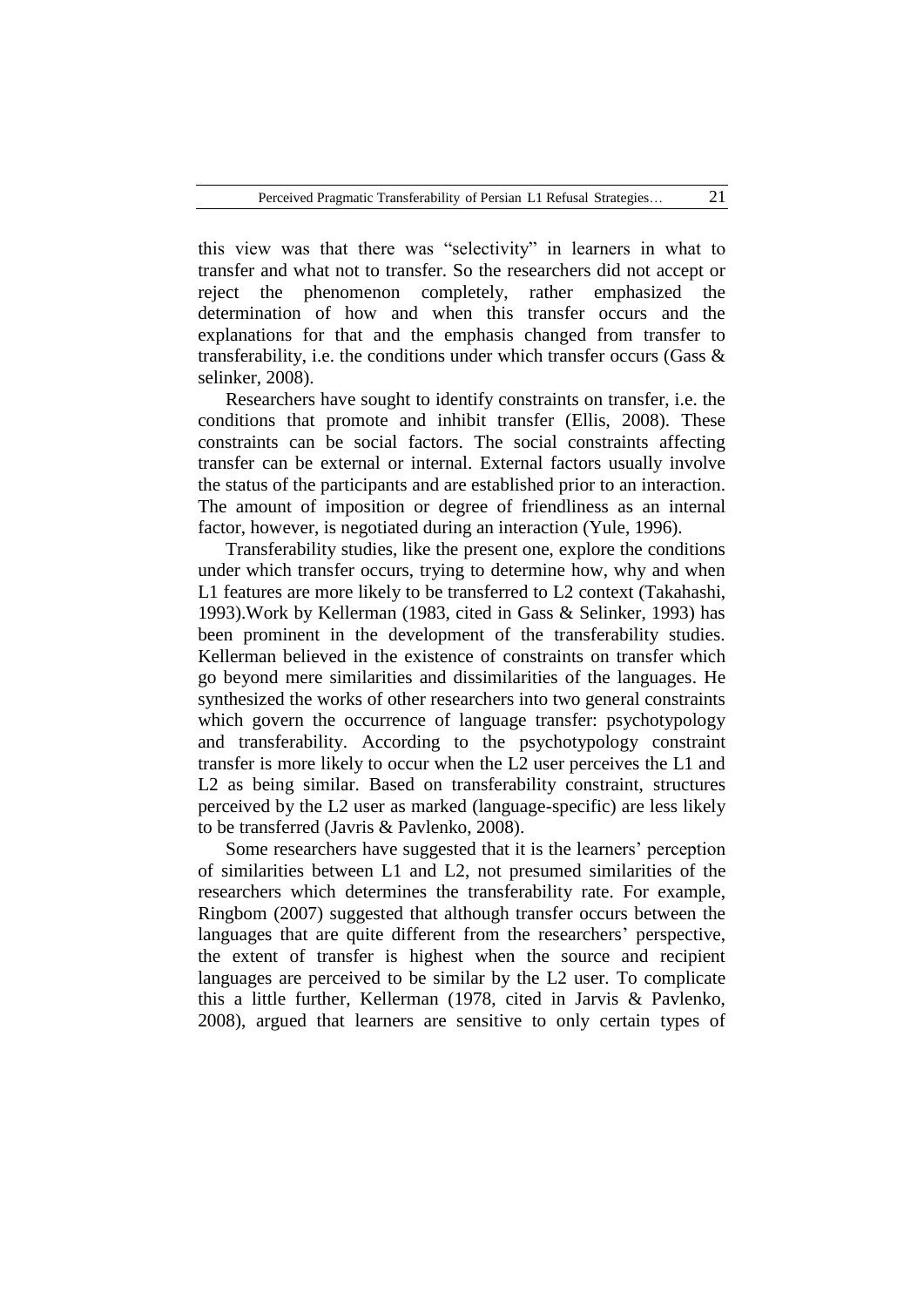objective similarities between the two languages, and it is their objective judgments that determine the transferability degree.

The study of Takahashi (1993) can be considered as the first study designed specifically for the purpose of investigating transferability at pragmatic level. By making use of Kellerman"s (1986, p. 36) definition of the transferability of a structure as "the probability with which it will be transferred to an L2 compared to some other structure or structures", in her (1993, 1996) studies Takahashi defined pragmatic transferability as "the probability with which a given L1 indirect request strategy will be transferred relative to other L1 indirect request strategies" (1996, p. 95).

However, in her own study of pragmatic transferability, Takahashi (1996) criticized the design of her already mentioned study stating that:

> Although Takahashi (1992, 1993) were the only ones designed specifically for the purpose of investigating pragmatic transferability, its operationalization was not convincing. Pragmatic transferability was operationally defined as the transferability rate obtained by subtracting the acceptability rate of the English indirect request from that of the corresponding Japanese indirect request. However, the basis for equating transferability with a simple subtraction as such was not well explored, nor was it clarified whether such an equation represents learners' psychologically real perception (p. 190).

Trying to compensate for this methodological problem in her previous studies, Takahashi (1996) tried to formulate an operational definition of pragmatic transferability that is well grounded in theories of language transfer. To this end, she proposed two criteria for the concept of pragmatic transferability: 1) how L2 learners assess the contextual appropriateness of an L1 pragmatic strategy and 2) how they assess the equivalence of the L1 and L2 strategies in terms of contextual appropriateness. Then, she constructed a two section questionnaire, each section accounting for one criterion. Here, the transferability of a given request strategy was operationally defined as transferability rate which is obtained by perception rate of the contextual appropriateness of the L1 request strategy plus perception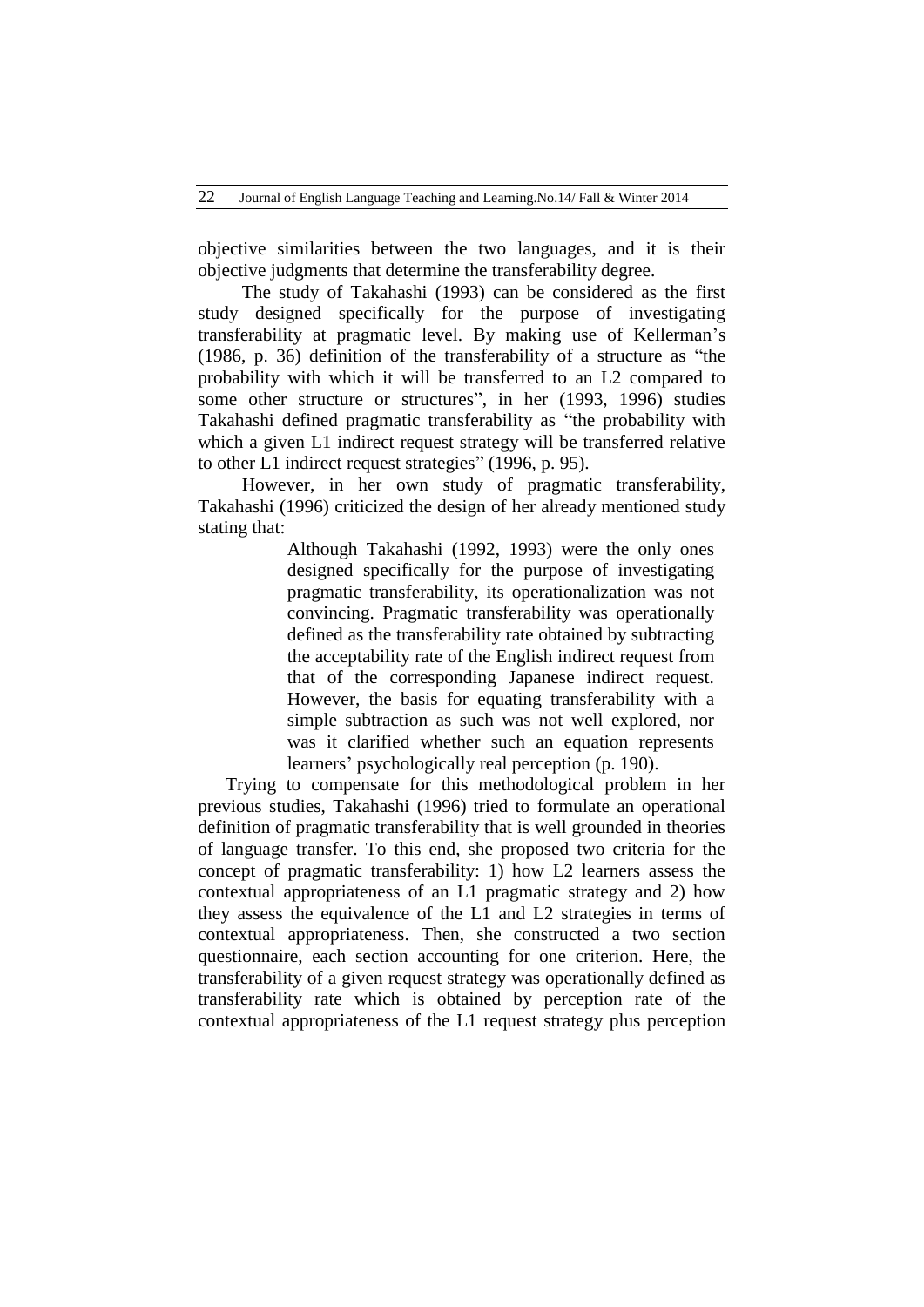rate of the equivalence in contextual appropriateness between the L1 strategy and its L2 equivalence multiplied in 0.54. This value (0.54) is equivalence weight value for possible variation in participants' equivalence representation (for more information see Takahashi, 1996).

Following that, she concluded that learners' transferability perception was influenced by their L2 proficiency with no definite tendency for a positive or negative correlation between L1 transfer and L2 proficiency. In addition, the learners were found to be sensitive to the varying degrees of imposition in their transferability judgments.

By replicating Takahashi"s (1996) study, Eslami and Noora (2008) tried to investigate pragmatic transferability of L1 request strategies by Persian EFL learners. They investigated the effects of the learners" L2 proficiency level and the degree of imposition of the situation on the learners" transferability judgment using a pragmatic transferability judgment questionnaire. It was found that the strategies used and the degree of transferability is influenced by the learners' proficiency level and the level of imposition in the requestive goals. In spite of the existence of the relationship between proficiency level and transferability rate, here again there was no definite positive or negative correlation between the two.

Due to the fact that so far no study of pragmatic transferability of the speech act of refusal has been conducted, the present study aimed at addressing this speech act. The effect of degree of imposition of the situation in which something is being refused on transferability rate was measured.

The speech act of refusal, as the focus of the present study, is a high-risk face-threatening act which occurs when a speaker directly or indirectly says "no" to a request, invitation, suggestion or offer (Allami & Naeimi, 2011). In an attempt to avoid the inherent risk of offending one"s interlocutor, speakers use various strategies which may vary cross-culturally (Al-Eryani, 2007). Moreover, in many societies and cultures, how one says "no" is more important than the answer itself and lack of enough pragmatic knowledge may cause serious misunderstandings (Al-Kahtani, 2005, cited in Allami & Naeimi,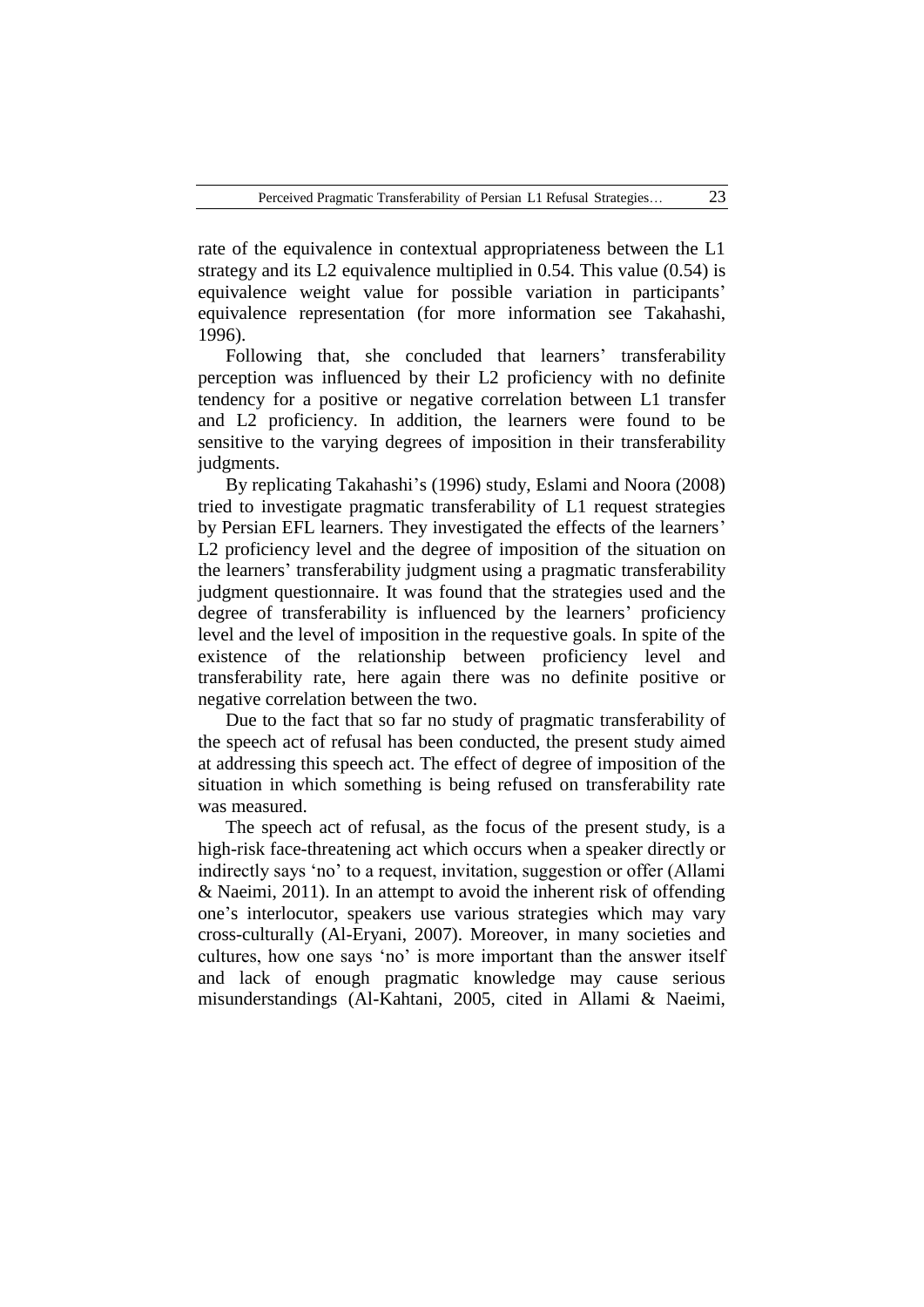2011). Being aware of these facts has made researchers interested in investigating refusals.

A major study of refusals was carried out by Beebe et al. (1990), in which the refusals produced by native Japanese speakers and native English speakers were compared. The authors made use of a DCT, investigating pragmatic transfer in refusals directed at higher, equal and lower status interlocutors. The findings demonstrated the importance of the status of the interlocutors in respondents' chosen refusal strategies.

In a recent study, Keshavarz, M., Eslami, Z. and Ghahraman, V. (2006) investigated the pragmatic transfer of refusal strategies by Iranian EFL learners, without paying attention to the conditions under which this transfer occurs. The findings demonstrated that even the speech act of language learners with fairly advanced level of English proficiency contain non-native pragmatic features which are the result of pragmatic transfer. The study also showed the effect of factors such as eliciting speech act and the importance of L1 cultural values on pragmatic transfer.

In a cross-linguistic study, Allami and Naeimi (2011), examined Iranian EFL learners' refusal strategies. Looking at these strategies simply from contrastive perspective they compared Persian and English refusal, exploring the frequency, shift and content of semantic formulas with regard to the language learners' proficiency level (lower-intermediate, intermediate and upper-intermediate) and types of eliciting acts (requests, invitations, offers and suggestions). They reported the existence of differences in the frequency, shift and content of semantic formulas between Iranians and Americans when responding to a higher, equal and lower status interlocutor.

Very briefly put, the above mentioned studies investigated pragmatic transfer rather than pragmatic transferability of refusal strategies. There has not been study investigating pragmatic transferability of refusal strategies in Iranian context, the need for which is ascertained by Eslami and Noora (2008).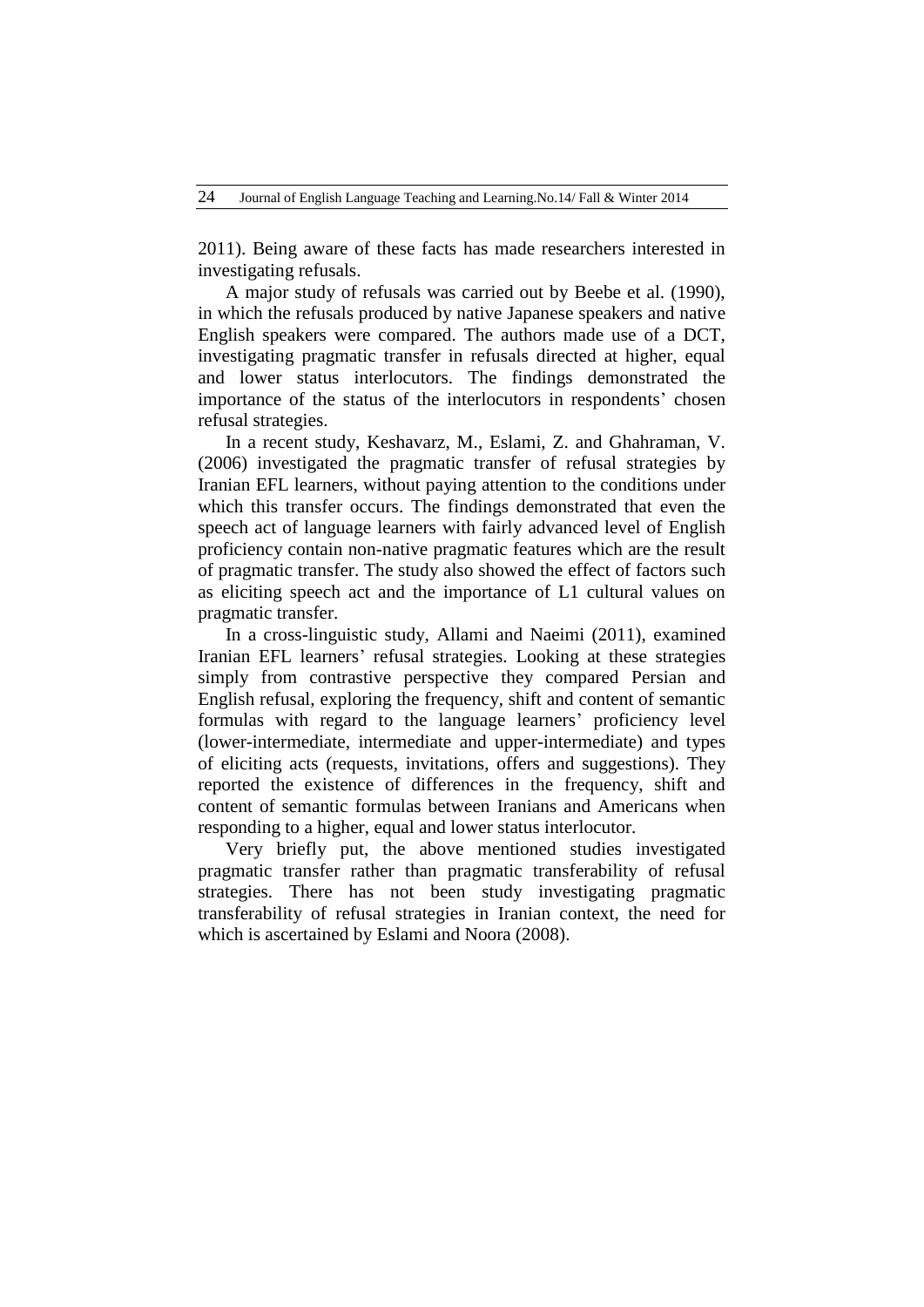# *Research Question*

RQ: Does the degree of imposition of the situation in which a request, an offer, an invitation or a suggestion is being refused affect the learners' transferability judgment? In what way?

#### **Method**

The present study is a mixed methods approach. Due to the fact that there were no ready made questionnaires designed specifically for the purpose of this study, three preliminary studies were conducted in order to construct a suitable transferability judgment questionnaire, addressing the effect of degree of imposition and the type of eliciting act on transferability rate by Iranian EFL learners.

#### *Dependent and Independent Variables*

Transferability rate is the dependent variable. Degree of imposition and the type of eliciting act are the independent variables.

## *Participants*

Two different groups of participants took part in this study. The main group consisted of 29 male and 45 female (totaling 74) Persian undergraduate university students majoring in English who had studied English as a foreign language. Their age ranged from 18 to 30. Those participants who had any amount of residency in an English speaking country were not included in the study.

Another group of participants consisting of 30 male and 30 female (totaling 60) people with similar characteristics to the main participants in terms of age and language background took part in the preliminary studies in order to construct the final questionnaire. Three bilingual judges also helped the researchers in the translation process and the process of making the questionnaire.

## *Context of the study*

The preliminary studies were conducted at the universities of Tabriz and Tehran by collecting data from the Persian learners of English studying in these universities. The main data was collected from the universities of Tehran and Qazvin.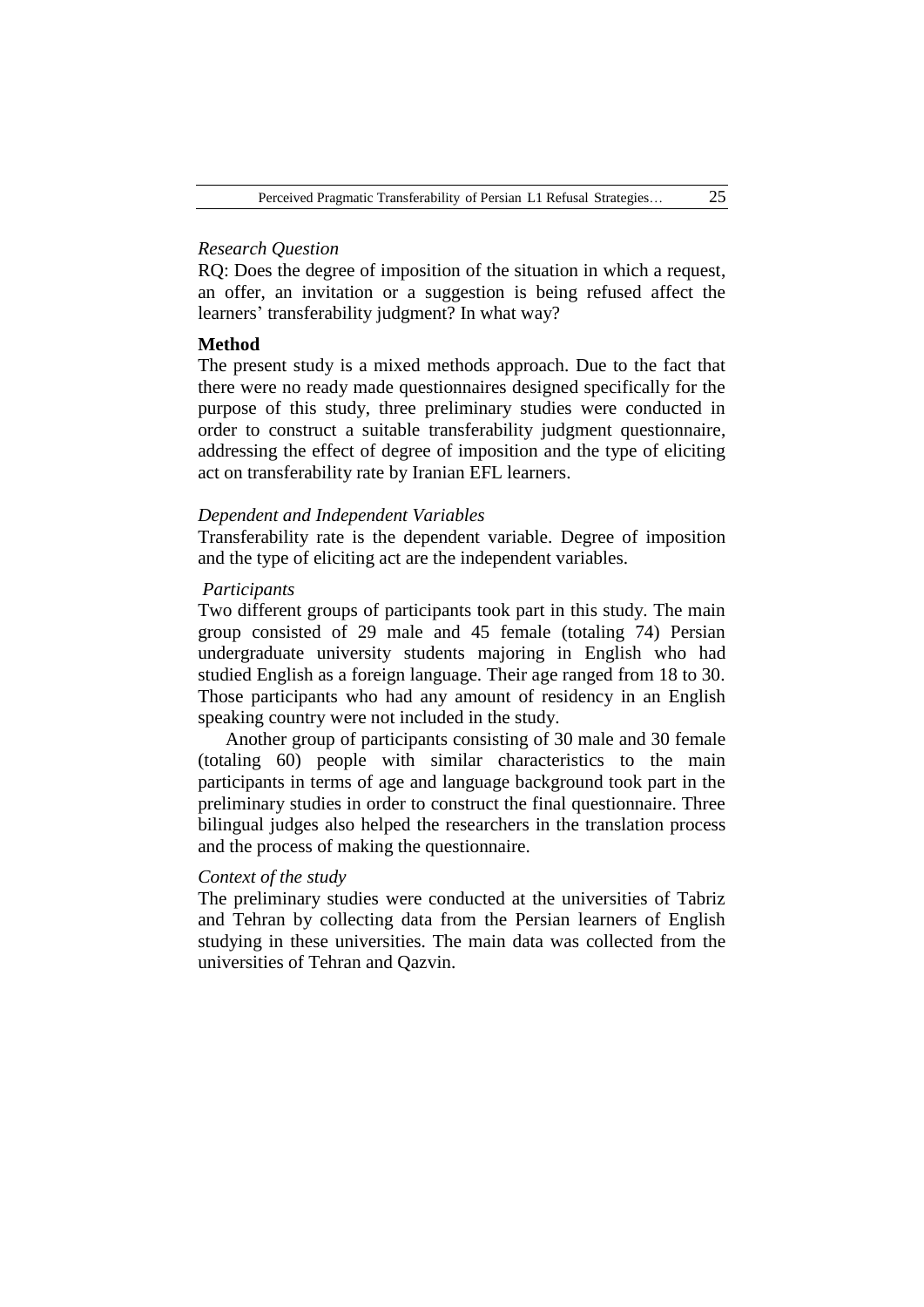# *Procedures*

Following the design of the study conducted by Takahashi (1996) and Eslami and Noora (2008) the first step to be taken was to measure the degree of imposition of the situation in which a refusal was being used by the participants. This was done by asking the participants to rate each situation in terms of difficulty of refusing on a 7 point Lickert scale (1= least difficult to 7= most difficult). The Persian format of a discourse completion task (DCT) including 12 situations in which a refusal was used in response to the eliciting acts of offer, suggestion, request and invitation to three different interlocutors of high, equal and low status to that of the learner was used. The English format of the DCT was a modified version of the 12-item DCT developed by Beebe et al. in 1990. This test was modified and also translated into Persian by Allami and Naeimi (2011) in order to be used in Iranian context. From among the 12 situations eight situations were chosen based on their degree of imposition, four having the high and four having the low imposition based on what the participants had chosen. For each eliciting act one high and one low imposition situation was selected. The situations in which a higher status interlocutor (i.e. the boss) was refused were all treated as high imposition by the participants as expected, but unlike what was expected by the researcher the situations selected as low impositions were those in which a person with an equal status was being refused rather than the one in which a lower status interlocutor was refused. Therefore, the four high imposition situations were the ones with the high status interlocutor and the four low imposition situations were the ones with the equal status interlocutor with the lower status interlocutors being deleted.

In the second preliminary study the participants were asked to write down what they would actually utter in these situations in Persian. The above mentioned 12-item Persian DCT questionnaire was used. The elicited Persian sentences were analyzed and coded by the researchers according to the classification of the refusal strategies by Beebe et al. (1990). Based on the analysis of native speaker refusals they showed that refusals are performed by means of a fairly limited set of direct and indirect strategies and that, individual refusals consist of different selections from these strategies in accordance with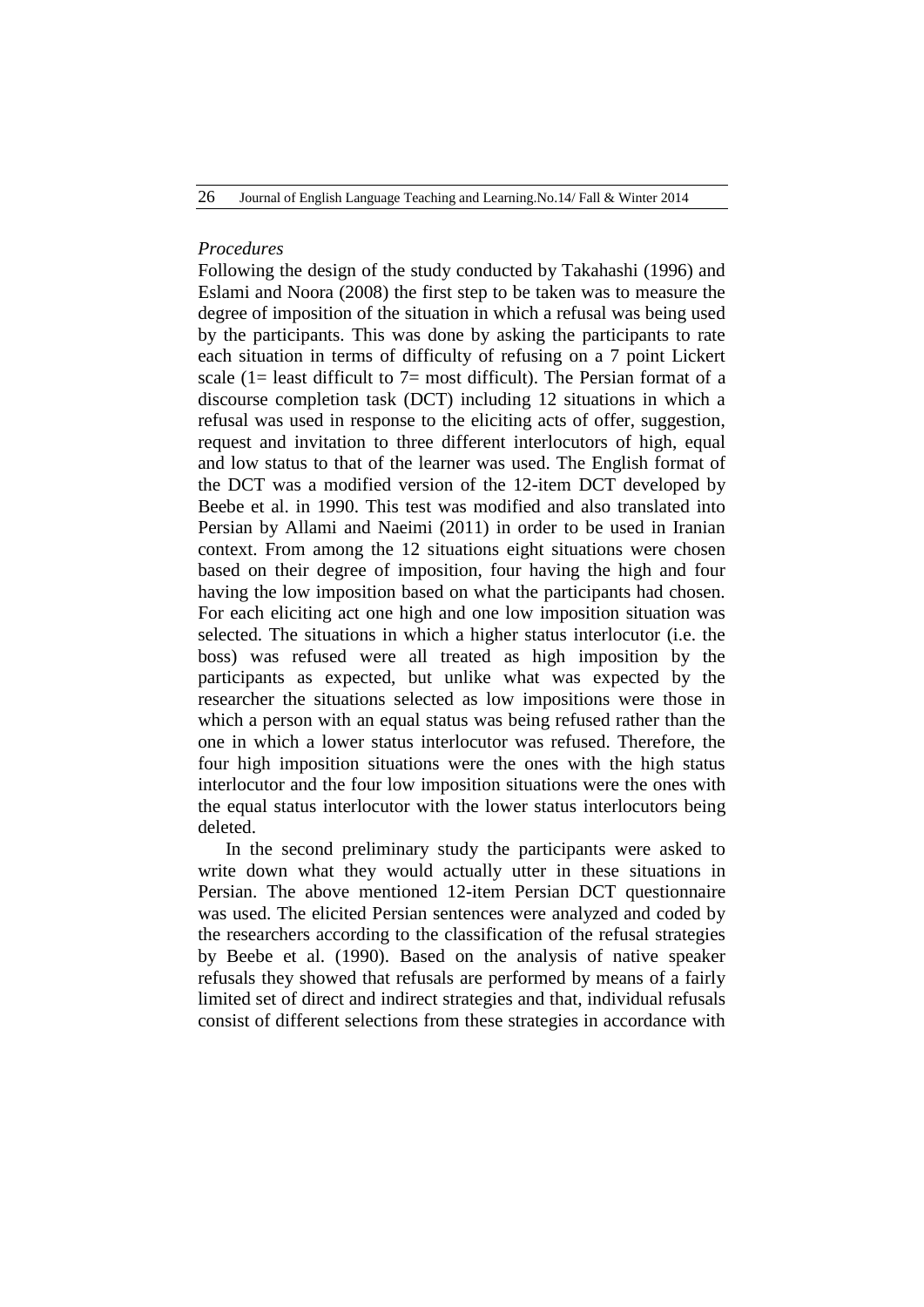the context (Ellis, 2008). So, for example, if a respondent refused an invitation by saying: "*I'm sorry, I already have plans. Maybe next time"*, this was coded as: [statement of regret] [excuse] [offer]. After analysis, the most common strategies used in each situation were selected to be used as the final questionnaire items.

The third step of the study was concerned with the establishment of the English equivalents of the Persian answers, already elicited from learners and analyzed by the researcher, by three bilingual judges. The judges translated the Persian sentences to their functional English equivalents to be used in the second section of the final questionnaire.

Finally, the DCT questionnaire, as the main data collection tool, was constructed based on the data obtained through the previous steps in two sections.. The rationale behind dividing the questionnaire into two sections was Takahashi"s (1996) notion of dependence of pragmatic transferability on two criteria. The first one being the learners' assessment of the contextual appropriateness of a given strategy in their L1 and the second one their assessment of the equivalence of strategies in the first language and the target language in terms of contextual appropriateness.

In section one of the questionnaire, the participants' perception of the contextual appropriateness of the Persian refusal strategies was assessed on a 7-point rating scale (1=definitely inappropriate, 7=definitely appropriate). The eight selected situations based on the degree of imposition were presented in a random order with each having two utterances which refused the request, invitation, offer or suggestion. These were presented in Persian and the participants were told to put themselves in an Iranian context while they were judging the appropriateness of the utterances.

The second criterion for transferability judgment was dealt with in section two. This section included the eight pairs of Persian and English refusal strategies established as equivalents. The above mentioned 7-point rating scale was used in this section as well. However, in this part the participants were asked to judge the utterances with regard to their equivalence  $(1=$  the least equivalent and  $7=$  the most equivalent).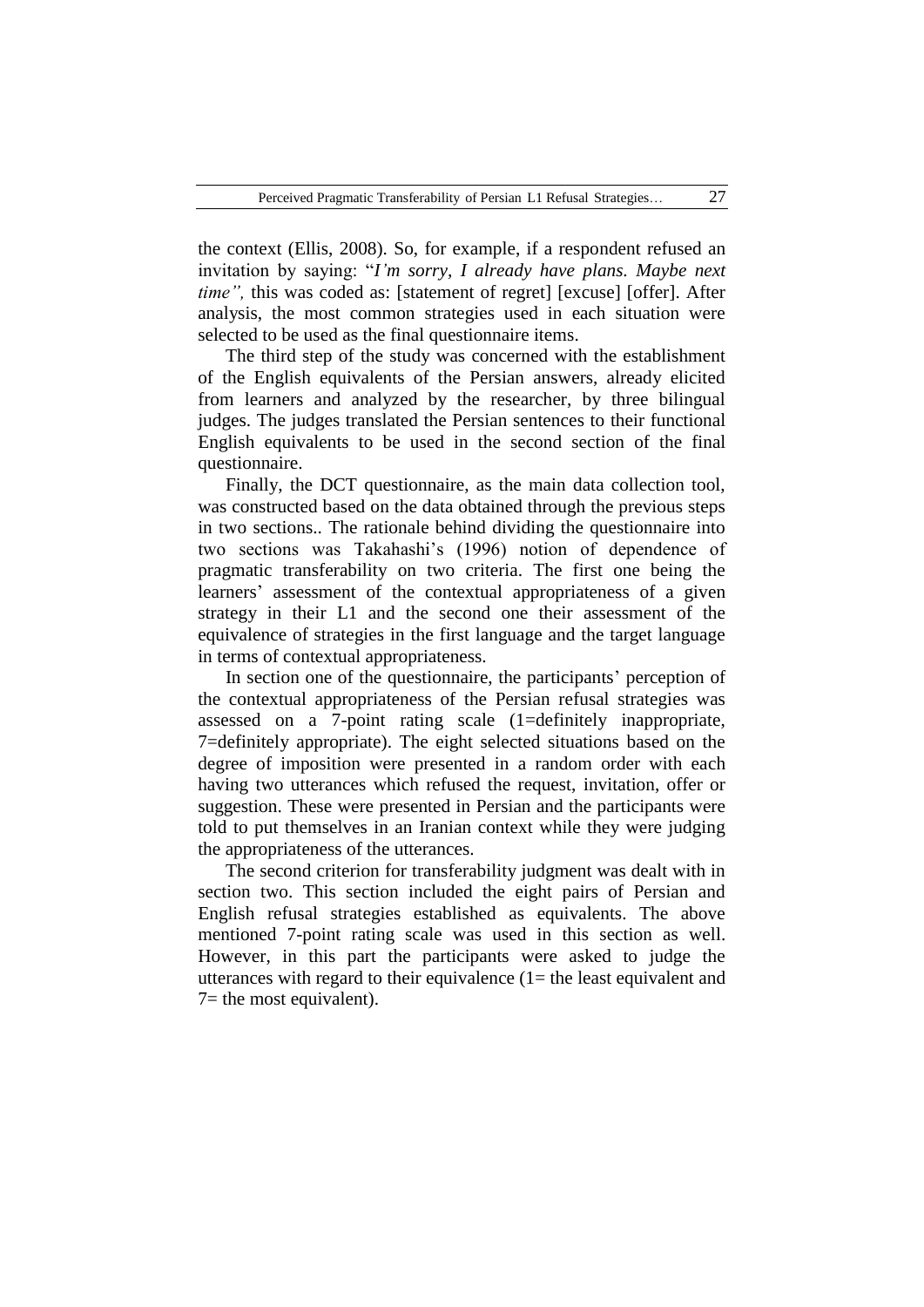The constructed questionnaire was administered to the participants. Although the process of answering was explained at the top of the questionnaire, oral explanations were also given when necessary. No time limits were set.

Pragmatic transferability rate, then, as suggested by Takahashi (1996) and done by Eslami and Noora (2008) was obtained according to the following formula: pragmatic transferability rate= perception rate of the contextual appropriateness of the L1 refusal strategy + perception rate of the equivalence in contextual appropriateness between the L1 strategy and its L2 equivalent \* 0.48.

The value of 0.48 is an equivalence weight value for possible variation in participants' equivalence representation, computed by using the data obtained from the bilingual judges who established the English equivalents.

# *Operational Definition of Pragmatic Transferability*

Based on Takahashi (1996), pragmatic transferability is operationally defined as transferability rate which is established through the summation of the perceived L1 contextual appropriateness of a Persian refusal strategy and the perceived similarity in contextual appropriateness between a Persian refusal and its English equivalent.

## *Data Analysis*

The data were analyzed by SPSS statistics pack version 20. Repeated Measures Multivariance analysis was used with imposition and eliciting act as within subjects and gender as between subjects as independent variables. Transferability rate also was the dependent variable.

## **Results**

The results of the repeated measures analysis on the effect of the degree of imposition of the situations and eliciting act type on transferability rate are presented in Tables 1 through 4, as well as figure 1.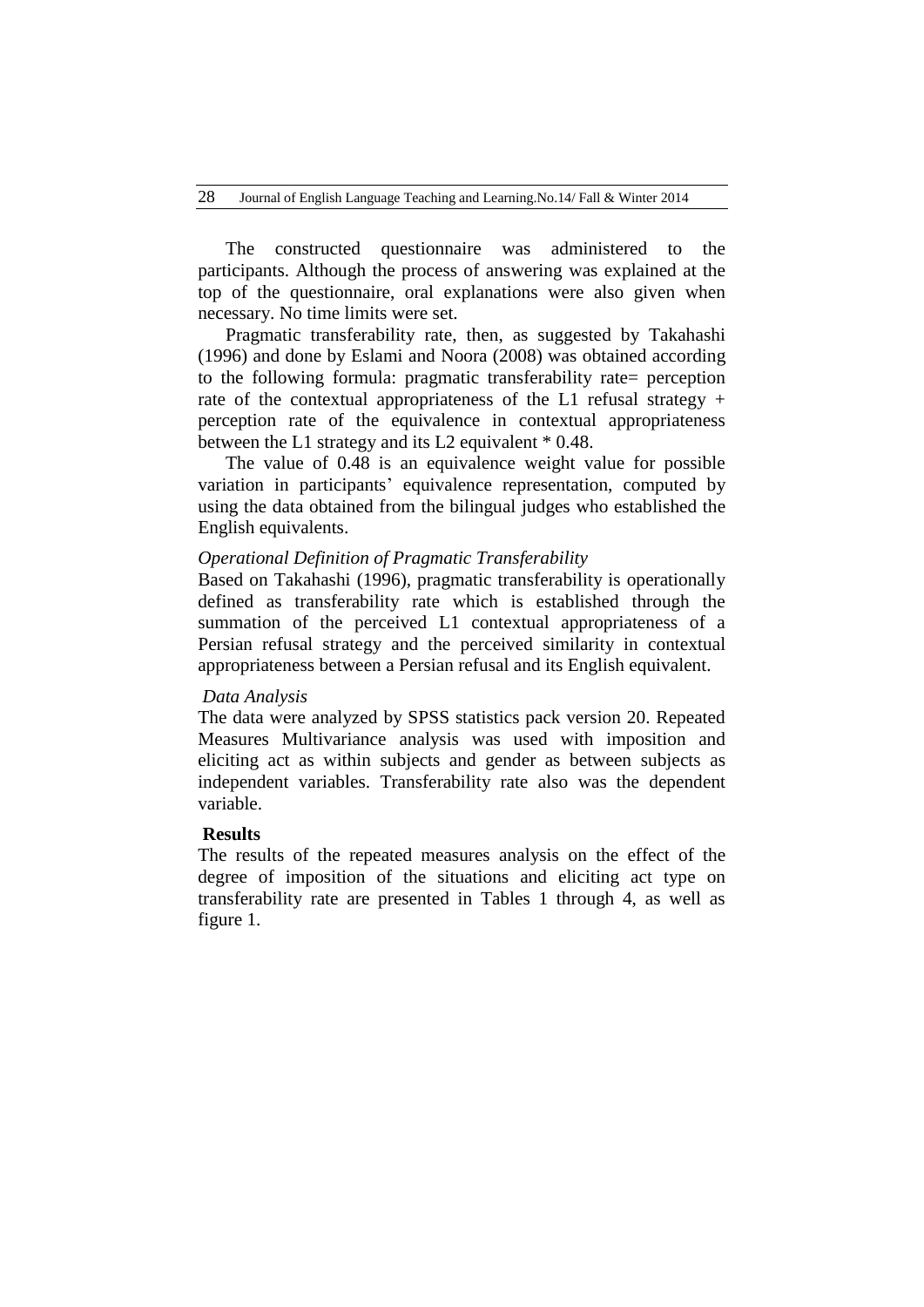| Table 1<br>Means of the Effect of Degree of Imposition on Transferability Rate |                |              |  |  |  |  |
|--------------------------------------------------------------------------------|----------------|--------------|--|--|--|--|
| Imposition                                                                     | Mean           | Std. Error   |  |  |  |  |
| LOW<br>High                                                                    | 7.381<br>7.076 | .139<br>.150 |  |  |  |  |

As shown in Table 1 the means for the degree of imposition on transferability rate in low and high impositions are not different.

Table 2 presents means of the four eliciting acts (i.e. request, invitation, suggestion and offer) as the independent variable. Here again the means are different from one another, but as it is seen the difference is not much significant.

Table 2 *Means of the Effect of the Type of the Eliciting Act on Transferability Rate*

| Eliciting Act | Mean  | Std. Error |
|---------------|-------|------------|
| Request       | 7.638 | .167       |
| Invitation    | 7.357 | .174       |
| Suggestion    | 6.558 | .170       |
| Offer         | 7.362 | .168       |

The descriptive statistics of the interactional effect of the degree of imposition and the type of eliciting act on transferability rate are presented in Table 3. Generally speaking, the means for low imposition situations are higher than the high imposition situations.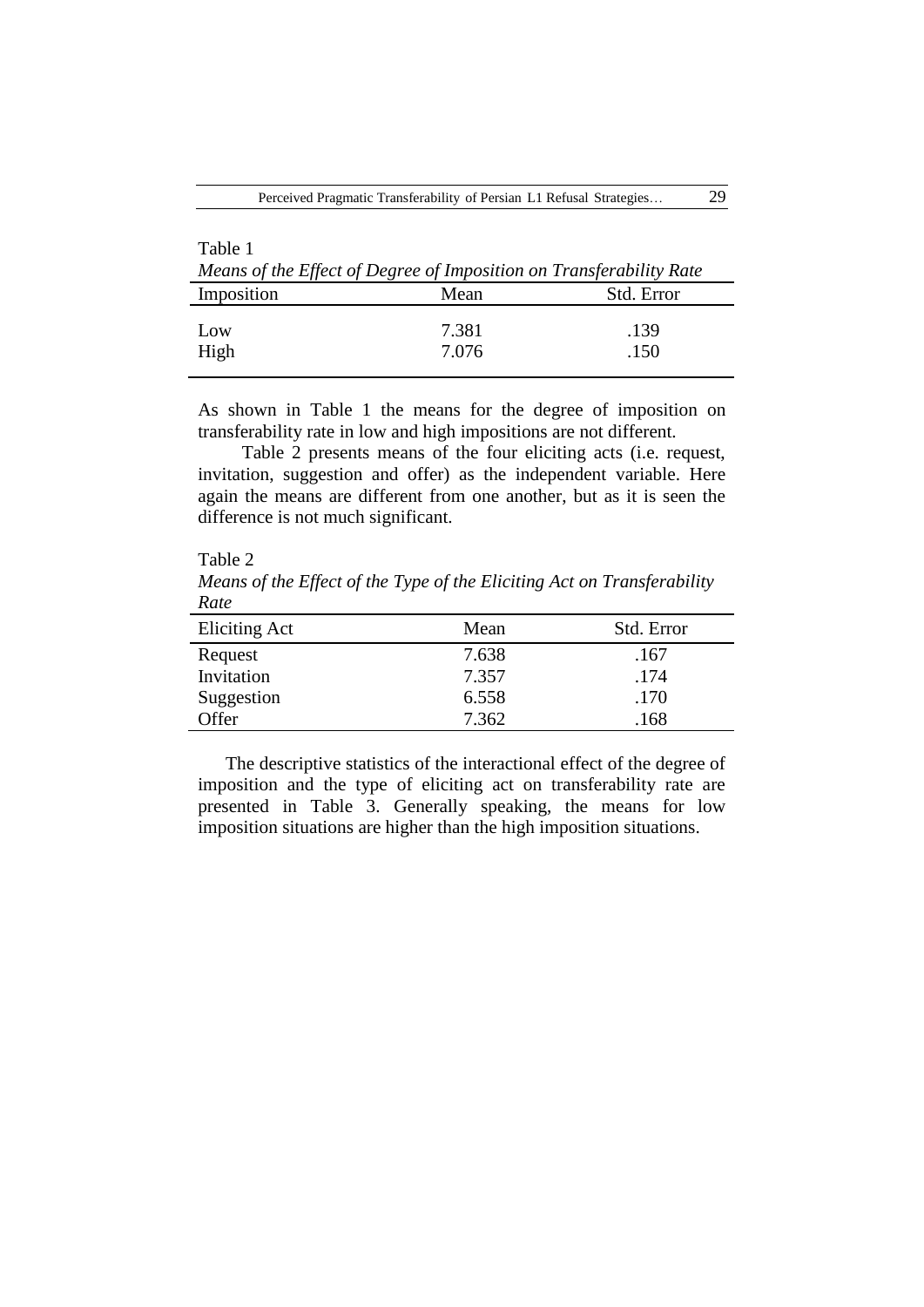# Table 3

*Means of the Interactional Effects of the Degree of Imposition and Eliciting Act Type on Transferability Rate*

| Imposition | <b>Eliciting Act</b> | Mean  | Std. Error |
|------------|----------------------|-------|------------|
| Low        | Request              | 7.530 | .206       |
|            | Invitation           | 7.671 | .193       |
|            | Suggestion           | 7.016 | .189       |
|            | Offer                | 7.306 | .213       |
| High       | Request              | 7.746 | .201       |
|            | Invitation           | 7.042 | .229       |
|            | Suggestion           | 6.100 | .207       |
|            | Offer                | 7.417 | .196       |

#### Table 4

*Tests of the Effect of Imposition Degree and Eliciting Act type on Transferability Rate*

| Source                     | Df | Mean   | F      | Sig. |
|----------------------------|----|--------|--------|------|
|                            |    | Square |        |      |
| Imposition                 |    | 13.058 | 6.626  | .012 |
| Imposition*Gender          |    | 1.694  | .859   | .357 |
| <b>Eliciting Act</b>       | 3  | 30.635 | 14.301 | .000 |
| Eliciting Act * Gender     | 3  | 2.719  | 1.269  | .286 |
| Imposition * Eliciting Act | 3  | 10.860 | 6.092  | .001 |
| Imposition * Eliciting Act | 3  | 2.075  | 1.164  | .324 |
| * Gender                   |    |        |        |      |

The results of the effects of degree of imposition and type of eliciting act as within subjects factor and gender as the between subjects factor on transferability rate are presented in Table 4. As it is shown in the table, the *p* value for the effect of imposition on transferability rate is  $p<0.05$ , hence being significant. This suggests the participants" awareness of differing imposition degrees in transferring refusal strategies. The effect of eliciting act on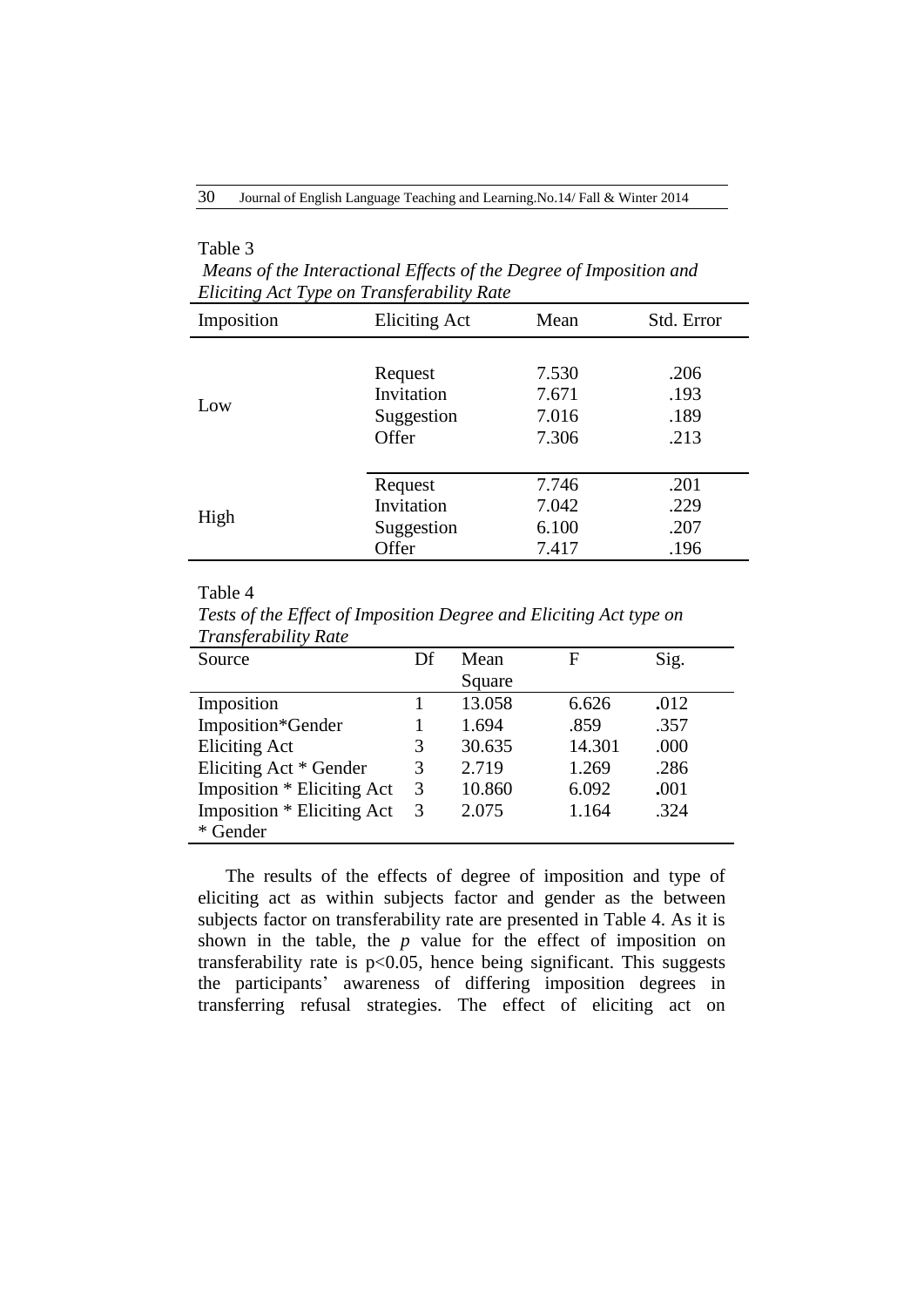transferability is also significant  $(p<0.01)$ , suggesting the possibility that the type of eliciting act to which one refuses has an effect on his perceived pragmatic transferability rate. Consequently, the interactional effect of imposition degree and eliciting act type on transferability rate is significant  $(p<0.01)$ , showing the simultaneous effect of the two independent variables namely the degree of imposition and type of eliciting act on the dependent variable, i.e. transferability rate. However, the interactional effects of gender and imposition degree, eliciting act type and gender, and imposition degree, eliciting act type and gender on transferability rate are not significant, thus excluding the possibility of gender to exert any effect on transferability rate.

Figure 1 presents a schematic view of the results of the analysis. The vertical axis shows the transferability rate, and the horizontal axis shows the two imposition situations: low and high. And, finally each of the four lines represents one of the four eliciting act types.



*Figure 1.* The Schematic View of the Interactional Effect of Imposition Degree and Eliciting Act Type on Transferability Rate

The transferability rate of the situations, low and high, in which the participants refused a request is 7.53 in the low imposition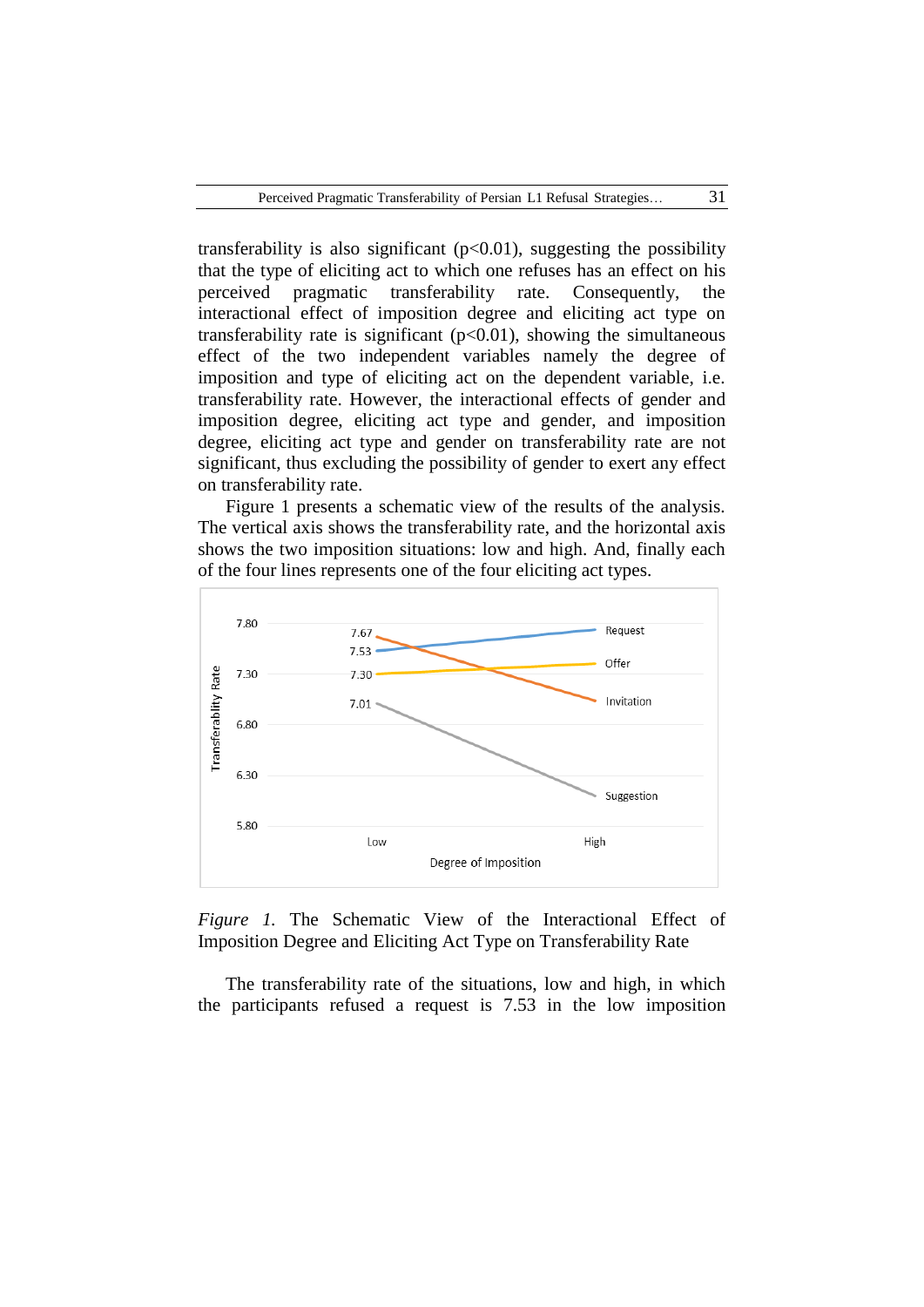situation with an increase in amount in the higher imposition situation. This suggests the participants" awareness of the differing imposition situations and consequently differing transferability rate which is higher in the case of refusing a high status interlocutor.

The other eliciting act i.e. invitation, shows a completely different pattern. Unlike what is the case for the request, here the transferability rate is higher in low imposition situation with a decrease in the high imposition amounting to 7.0.

Looking at the eliciting act of suggestion, one sees the same decreasing pattern as in the case of invitation. However, here the highest amount is 7.0 in the low imposition situation and the transferability rate decreases more than in number 2 and to the amount of almost 6.0 which is the lowest.

Finally, the transferability rate of the eliciting act of offer shows an increasing pattern more or less like the one in the case of request. However, here both the lowest amount in low imposition and highest amount in the high imposition situation is lower than the same amounts in the case of the request.

Comparing the transferability rates of the four eliciting act types with one another, we noticed that two of them, i.e. request and offer, more or less follow the same pattern in the low and high imposition situations. In both the transferability rate is lower in low imposition than in high imposition situation. The other two, i.e. suggestion and invitation follow an opposite pattern in that in these two situations the transferability rate is higher in low imposition than in high imposition situation.

Comparing the two imposition situations too, we noticed the same two patterns among the four situations, i.e. lower rate in low imposition for two of them and higher one for the other two and the other way around in the high imposition one. Interestingly enough, both the highest and lowest amount of the transferability rate belong to the high imposition situation suggesting that the degree of imposition alone is not enough in talking about the transferability rate and it is the multiple effect of the type of eliciting act and degree of imposition that, other things being equal, more or less determines transferability rate.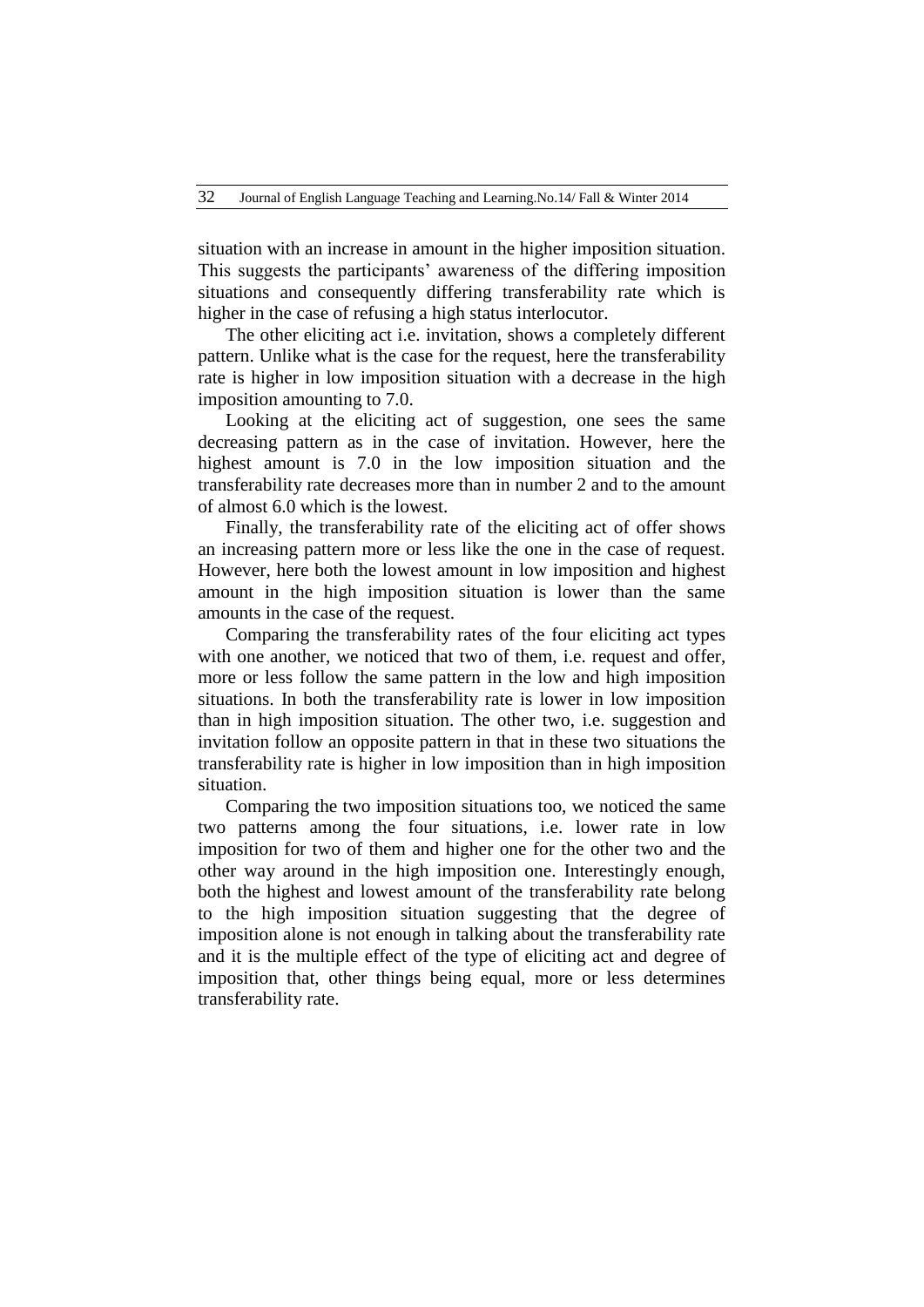# **Discussion**

The findings of the study showed the existence of the effect of the imposition degree on transferability rate. However, this effect was a two way effect of both degree of imposition and the type of the eliciting act. That is, the participants were not only aware of the degree of imposition of the situation, but also to the type of the act to which they were refusing. Unlike Americans, Allami and Naeimi (2011), who have shown to be insensitive to status differences among their interlocutors, Persian EFL learners, like Japanese, showed to be aware of these differences.

In the present study the refusal strategies were found to be transferred differently. Degree of imposition and eliciting act type were the two contextual factors that played an interactional role in determining pragmatic transferability. The relationship between these factors and transferability, however, was found to be a complex one and more than a simple association. In fact, the multiple effects of imposition degree and eliciting act type on transferability seem to be the reason for the differing and unpredictable change patterns of transferability rate in the four contexts.

Contradicting the results of the study by Koike (1989) in which the effect of degree of imposition was ignored, the findings of this study are in line with the studies of Shimamura (1993, cited in Takahashi, 1996) and Niki and Tajika (1994, cited in Takahashi, 1996) who suggested that degree of imposition can be an important and somehow determining factor in the learners' pragmatic choices. The findings also support the idea suggested by Takahashi (1996) that Japanese learners of English are sensitive to the differing imposition degrees and act accordingly. The study conducted by Eslami and Noora (2008) also found the significant effect of the degree of imposition on Iranian EFL learners' transferability judgments with respect to the speech act of request. The results of the present study show the same findings but with a difference in the chosen speech act, that is, refusal rather than request.

Although an attempt was made to conduct a completely reliable research, like most of other studies in this area, the present study had a number of limitations. The first limitation was related to the number of the people who participated in the study. The number of the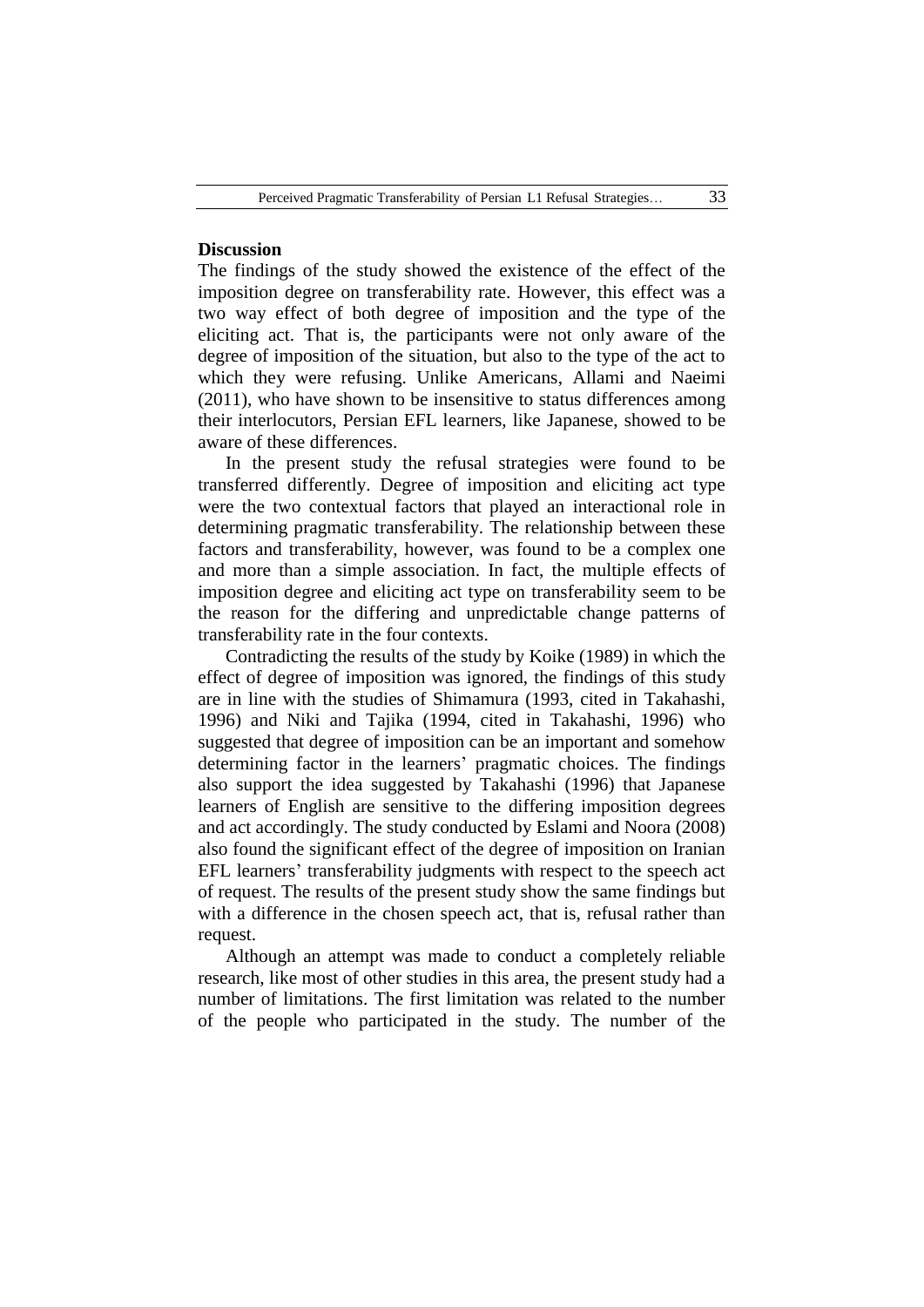participants was limited to 74. In addition, the researchers could not have equal number of males and females as the participants. However, based on the analysis this did not have any effect on the main findings.

Finally, it could be concluded that learners are sensitive to and aware of the pragmatic aspects of the context in which they are conversing, for example, the social status of their interlocutor and consequently the degree of the imposition of their context. However, this awareness alone is not enough and due to the lack of enough sociopragmatic and pragmalinguistic knowledge of the target language by the learners, this awareness does not always lead into successful cross-cultural communication and may even cause miscommunication. Therefore, it is the responsibility of language educators to make the learners aware of the existing cross-cultural differences and equip them with appropriate sociolinguistic and sociopragmatic rules, teaching them to pay attention to what is considered to be generally appropriate in the target culture and avoid negative transfer.

Investigating the relationship between different proficiency levels and transferability rate can be a topic for further research. Also, the research can be expanded to other speech acts such as requests, suggestions, invitations, complimenting, etc. In addition, the study can be conducted in areas where English is a second rather than a foreign language. Similar studies can also be conducted concerning participants with different native languages rather than Persian.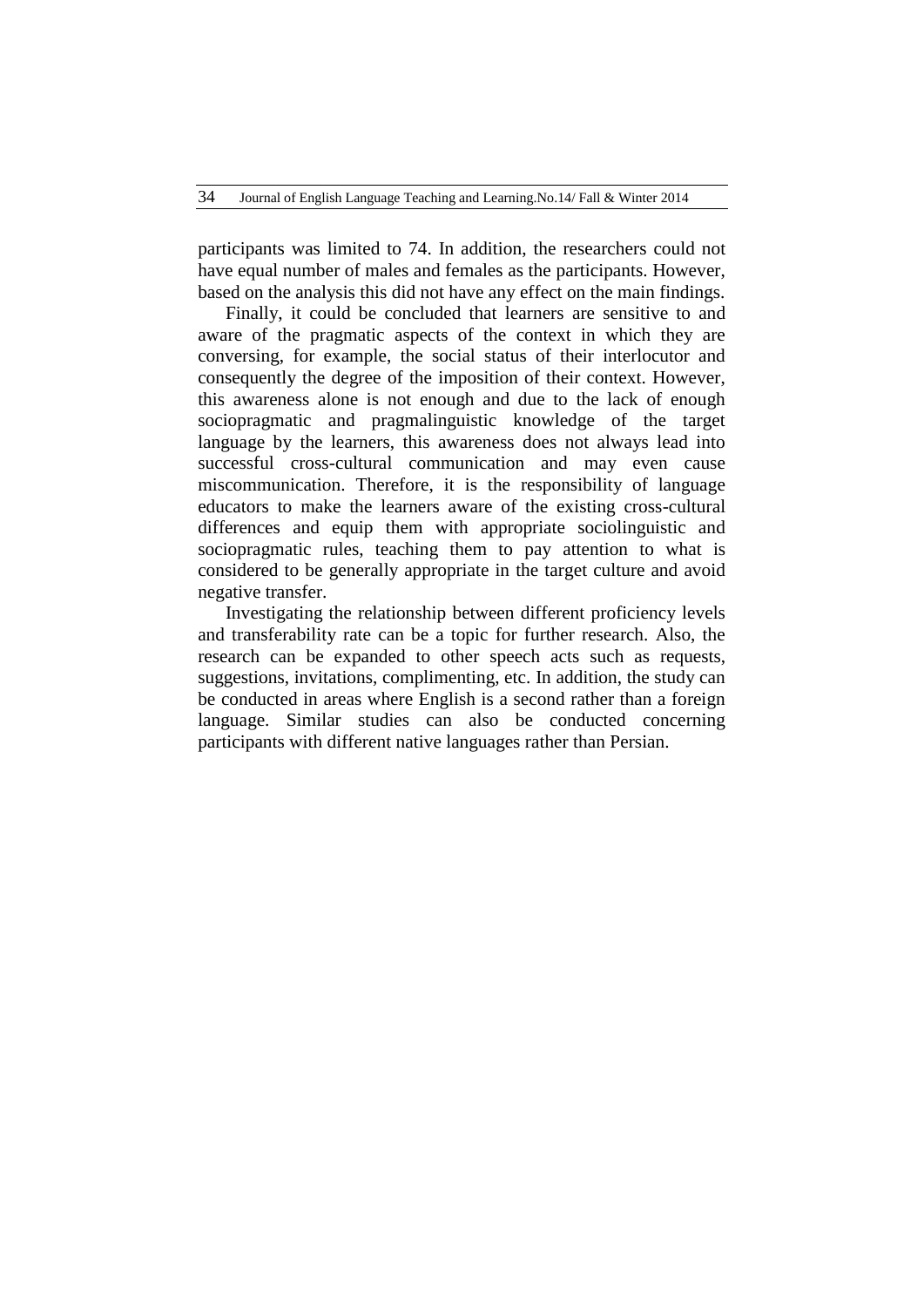#### **References**

- Al-Eryani, A. (2007). Refusal strategies by Yemeni EFL learners. *The Iranian EFL Journal, 1*, 84-101.
- Allami, H. & Naeimi, A. (2011). A cross-linguistic study of refusals: An analysis of pragmatic competence development in Iranian EFL learners. *Journal of Pragmatics,* 43(2011), 385-406.
- Beebe, L., Takahashi, T. &Uliss-Weltz, R. (1990).Pragmatic transfer in ESL refusals. In R.C. Scarcella, E. Anderson & S.D. Krashen (Eds.), *Developing communicative competence in a second language* (pp.55-73). New York: Newbury House.
- Cohen, A. (1995). Investigating the production of speech act sets. In S. Gass & J. Neu (Eds.). *Speech acts across cultures* (pp.21-43). New York: Mouton de Gruyter.
- Ellis, R. (2008). *The study of second language acquisition* (2<sup>nd</sup>. Ed.). Oxford: Oxford University Press.
- Eslami, Z. & Noora, A. (2008). Perceived pragmatic transferability of L1 requet strategies by Persian learners of English. In M. Pütz & J. Aertselaer (Eds.). *Developing contrastive pragmatics* (pp.301- 333). New York: Walter de Gruyter GmbH & Co. KG.
- Gass, S. & Selinker, L. (1993). *Language transfer in language learning*. USA: John Benjamins B.V.
- Gass, S. & Selinker, L. (2008). *Second language acquisition: An introductory course*  $(3<sup>rd</sup>, edition)$ . New York and London: Routledge.
- Geis, M. & Harlow, L. (1995). Politeness strategies in French and English. In S. Gass & J. Neu (Eds.). *Speech acts across cultures*  (pp.129-153). Berlin: Mouton de Gruyter.
- Griffiths, P. (2006). *An introduction to semantics and pragmatics*. Edinburg University Press.
- Jarvis, S. & Pavlenko, A. (2008). *Crosslinguistic influence in language and cognition*. New York and London: Routledge.
- Kellerman, E. (1986). An eye for an eye: Crosslinguistic constraints on the development of the L2 lexicon. In E. Kellerman & M. Sharwood Smith (Eds.), *Crosslinguistic influence in second language acquisition* (pp.35-48). New York: Pergamon Press.
- Keshavarz, M., Eslami, Z. & Ghahraman, V. (2006). Pragmatic transfer and Iranian EFL refusals: A cross-cultural perspective of